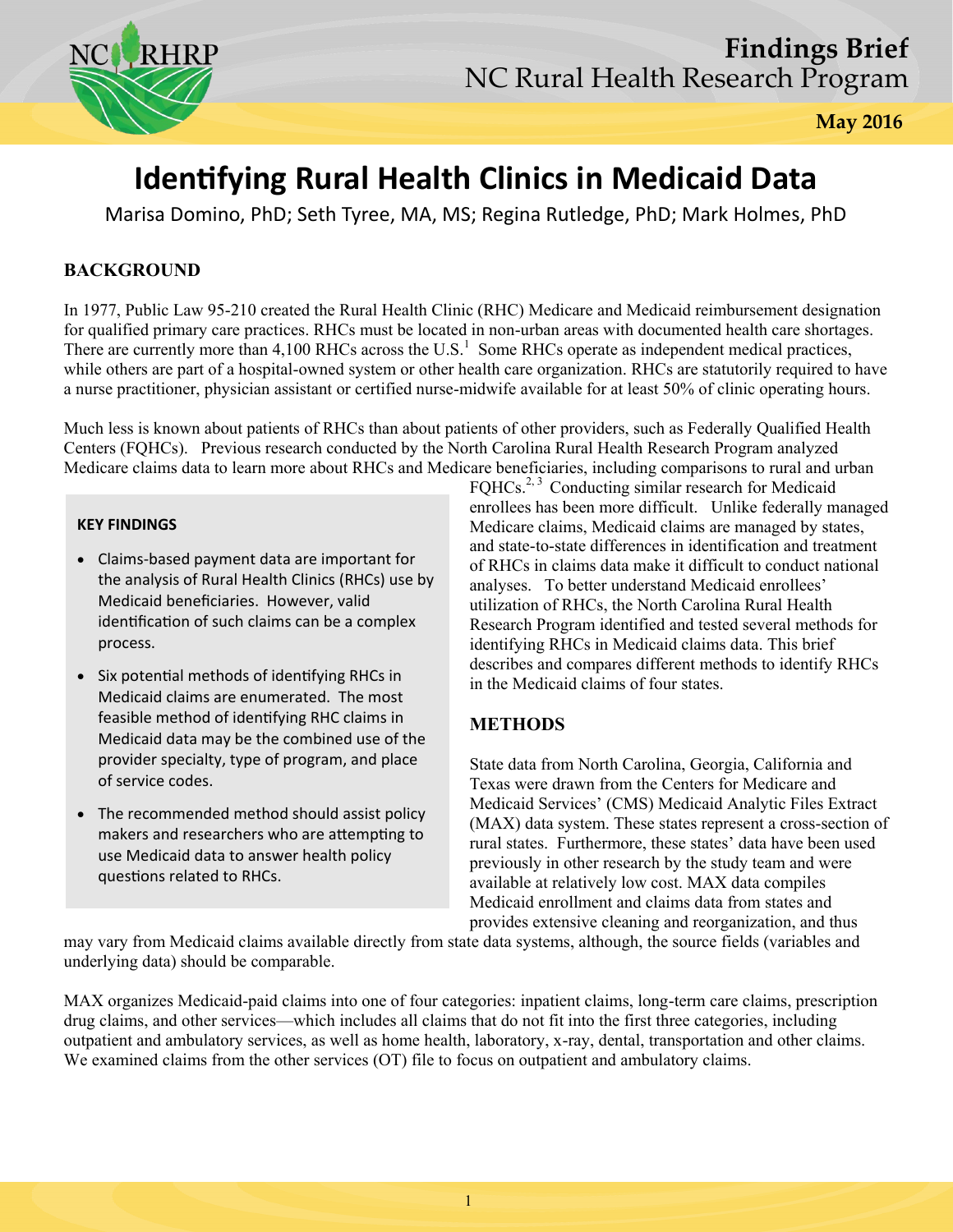#### **RESULTS**

No single method for identifying all RHC Medicaid claims exists. We describe six methods of identifying RHC Medicaid claims, include the specific coding used in MAX data where appropriate, and provide an overview of each.

- I. **Method 1: Provider Specialty Code**: A standardized coding scheme that is used across states does not currently exist. Some states include RHC as a specialty type, while others do not. In states that include RHCs as a provider specialty type, this is selected by billing providers and can vary over time in ways that may or may not reflect actual changes in RHC status (e.g., a clinic can bill some claims as an RHC and other claims as a multi-specialty clinic).
- II. **Method 2: Type of Program (TOP) Code**:This is an optional code that can be used to indicate whether services were funded under a special program, such as the RHC program (MAX TOP=3 indicates RHC funding). Using this code in isolation will exclude other services provided in RHCs.
- III. **Method 3: Place of Service (POS) Code**: This is a code indicating where a service was performed. RHC is one of the options (MAX POS=72 is in an RHC). Using this code in isolation from other codes will exclude services provided in other locations.
- IV. **Method 4: Medicaid Billing ID**: A list of CMS Certification Numbers (CCNs) for RHCs identified using the last four digits on facility type were generated using the CCN list from CMS (3800-3974 and 8900 -8999 are Free-standing Rural Health Clinics; 3975-3999 and 8500-8899 are Provider-Based Rural Health Clinics). Prior to 2009, each state used their own system of Medicaid provider identifiers. Some states used Medicare-based systems such as Online Submission and Compilation of Availability Records (OSCAR) or CCNs, while others developed homegrown codes. The CCN list of RHCs only merges to the Medicaid Billing provider in some states (one out of four in our sample states; North Carolina). Beginning in 2009, states began phasing the national system of provider identifiers (NPI) into their Medicaid claims. In practice, we find that some states are including the prior Medicaid Billing identifier system in the NPI fields, while other states are reporting NPI in both the NPI and the Medicaid Billing ID fields. Additional identifiers were obtained for RHCs in the CCN list from CMS's National Plan & Provider Enumeration System (NPPES) in all years.
- V. **Method 5: Taxonomy Code in MAX**: Beginning in 2009, CMS began providing a Taxonomy code in the MAX data, which was derived by merging with the NPPES file on NPI. Only a single taxonomy code was derived for the MAX data. In our experience and based on communication from the MAX data custodians,<sup>4</sup> this field may not be very useful for identifying RHC claims.
- VI. **Method 6: National Provider Identifiers Coded as RHCs**: The NPPES allows providers to select one or more taxonomy codes to describe their specialty or clinic type, and one of the options is an RHC. However, because of the difficulties described above with the NPI field, merging post-2009 claims by NPI to the NPPES file results in limited success and varies substantially by state.

Table 1 provides the annualized number of unique Medicaid claims and resulting total Medicaid dollars from the four sample states using each method in isolation, for years 2006-2008 (prior to NPI) and 2009-2010. For Methods 1-4, Table 1 reports the number of unique claims and total expenditures when only the single Method is used, without regard to the value of the other Methods. The first rows (labeled by method number) of the two panels report the number of claims and total expenditures for claims that meet at least one of the available Methods for each time period (Methods 1 -4 for 2006-2008; and Methods 1-6 for 2009-2010). The row labeled "Claim meets at least one of the above methods" in each panel report the number of claims and resulting expenditures that meet any of the Methods for each time period. This results in the largest possible number of RHC claims that are considered reliable. The final row in each of the two panels of Table 1 reports the number of claims and associated expenditures if only Methods 1-3 are used, since Methods 4-6 require additional information not available in claims data. By comparing the final row to the row above it, one can assess whether there is a gain from having the additional information required by Methods 4-6.

Specialty codes only identify claims in two of the four states (North Carolina and Texas), due to the lack of a code for RHCs in one state and missing specialty codes in the other state. Type of Program (TOP) and Place of Service (POS) codes demonstrate substantial variability in identifying RHC claims. Using pre-2009 data, TOP generates more RHC claims in most states, ranging from a low of 21.2% of all RHC claims identified by Methods 1-4 in Georgia to a high of 99.2% of claims identified in North Carolina. These numbers decrease somewhat using more recent data due to the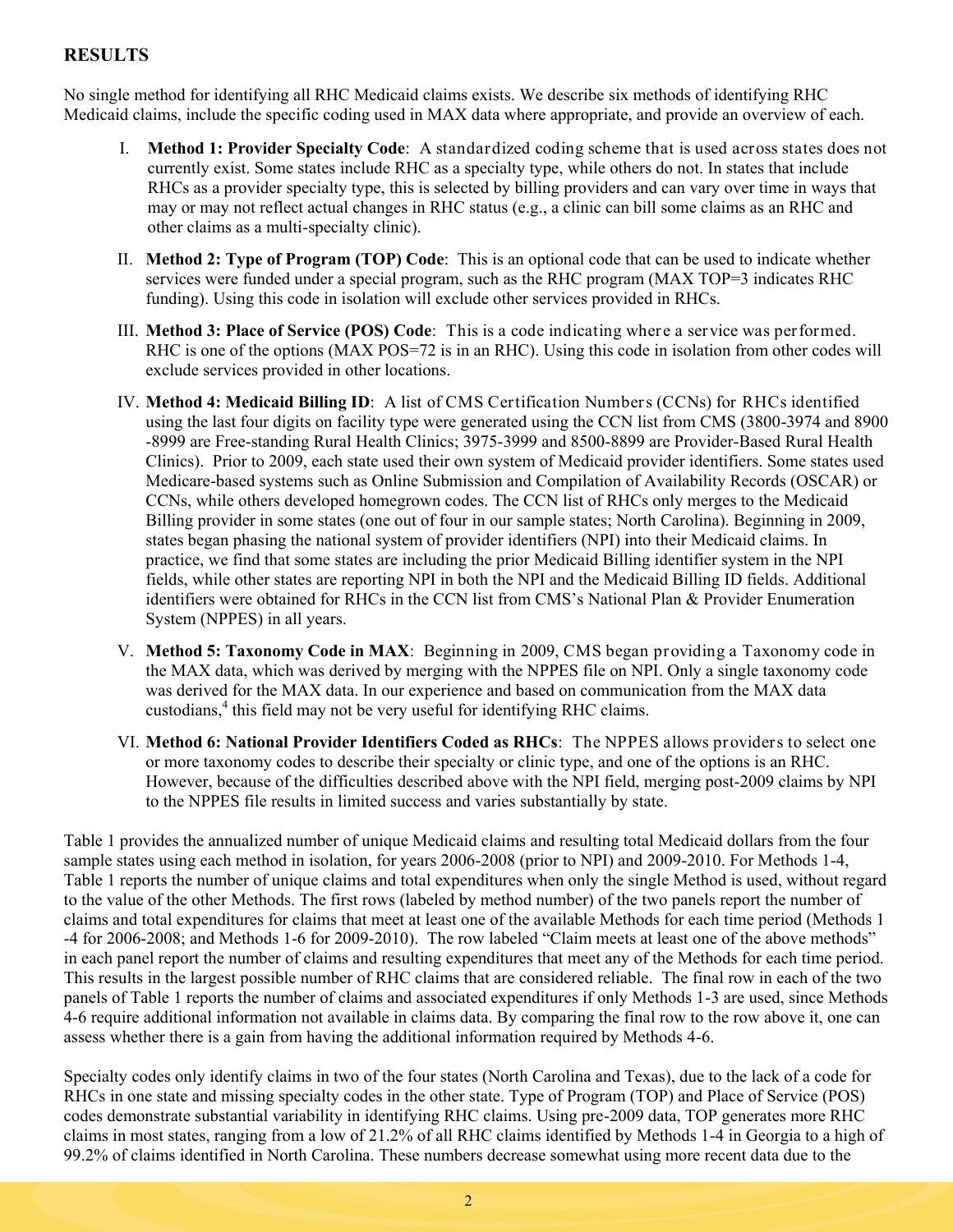#### **Table 1: Number of Unique Claims and Total Expenditures Meeting Criteria for Each Method, by State and Time Period, Annualized**

| 2006-2008 Methods Data Panel                                  | <b>North Carolina</b> | Georgia         | California             | <b>Texas</b>     |
|---------------------------------------------------------------|-----------------------|-----------------|------------------------|------------------|
| <b>Method 1: Specialty code only</b>                          |                       |                 |                        |                  |
| Claims                                                        | 536,461               | 0               | 0                      | 679,275          |
| Proportion of all RHC claims                                  | 70.0%                 | 0.0%            | 0.0%                   | 63.1%            |
| Expenditures                                                  | \$3,211,225           | \$0             | \$0                    | \$52,374,063     |
| Method 2: Type of Program (TOP) only                          |                       |                 |                        |                  |
| Claims                                                        | 760,028               | 42,734          | 1,956,142              | 685,770          |
| Proportion of all RHC claims                                  | 99.2%                 | 21.2%           | 85.7%                  | 63.7%            |
| Expenditures                                                  | \$14,834,697          | \$2,011,038     | \$193,162,725          | \$52,363,733     |
| <b>Method 3: Place of Service (POS) only</b>                  |                       |                 |                        |                  |
| Claims                                                        | 66,388                | 145,778         | 2,182,704              | 663,413          |
| Proportion of all RHC claims                                  | 8.7%                  | 72.4%           | 95.6%                  | 61.6%            |
| Expenditures                                                  | \$3,551,995           | \$5,848,920     | \$231,751,919          | \$52,374,063     |
| Method 4: Medicaid Billing ID to CCN list                     |                       |                 |                        |                  |
| Claims                                                        | 636,148               | 61,538          | 713,133                | 594,608          |
| Proportion of all RHC claims                                  | 83.0%                 | 30.5%           | 31.2%                  | 55.2%            |
| Expenditures                                                  | \$12,513,634          | \$1,150,530     | \$80,565,605           | \$36,730,896     |
| Claim meets at least one of the above methods                 |                       |                 |                        |                  |
| Claims                                                        | 766,426               | 201,462         | 2,283,281              | 1,076,489        |
| Proportion of all RHC claims                                  | 100%                  | 100%            | 100%                   | 100.0%           |
| Expenditures                                                  | \$15,623,024          | \$6,886,627     | \$239,736,522          | \$73,096,836     |
| Claim meets at least one of Methods 1-3                       |                       |                 |                        |                  |
| Claims                                                        | 763,294               | 161,342         | 2,182,704              | 694,917          |
| Proportion of all RHC claims                                  | 99.6%                 | 80.1%           | 95.6%                  | 64.6%            |
| Expenditures                                                  | \$15,162,342          | \$6,493,976     | \$231,751,919          | \$52,374,087     |
| 2009-2010 Methods Data Panel                                  | <b>North Carolina</b> | Georgia         | California             | <b>Texas</b>     |
|                                                               |                       |                 |                        |                  |
| Method 1: Specialty code only                                 |                       |                 |                        |                  |
| Claims                                                        | 781,877               | 0               | 0                      | 725,141          |
| Proportion of all RHC claims                                  | 73.3%                 | 0.0%            | 0.0%                   | 84.2%            |
| Expenditures                                                  | \$4,017,910           | \$0             | \$0                    | \$57,889,173     |
| Method 2: Type of Program (TOP) only                          |                       |                 |                        |                  |
| Claims<br>Proportion of all RHC claims                        | 717,716<br>67.3%      | 51,744<br>24.5% | 2,584,257<br>84.0%     | 749,704<br>87.1% |
| Expenditures                                                  | \$14,556,176          |                 |                        | \$57,846,479     |
| Method 3: Place of Service (POS) only                         |                       | \$1,781,931     | \$258,679,531          |                  |
|                                                               |                       |                 |                        |                  |
| Claims                                                        | 66,134                | 178,998         | 2,917,892              | 728,434          |
| Proportion of all RHC claims                                  | 6.2%<br>\$3,811,230   | 84.6%           | 94.9%<br>\$305,493,873 | 84.6%            |
| Expenditures<br>Method 4: Medicaid Billing ID to CCN list     |                       | \$4,910,246     |                        | \$57,889,143     |
| Claims                                                        | 716,496               | 36,583          | 86,849                 | 4,678            |
| Proportion of all RHC claims                                  | 67.2%                 | 17.3%           | 2.8%                   | 0.5%             |
| Expenditures                                                  | \$18,964,242          | \$1,083,542     | \$4,635,254            | \$337,491        |
| <b>Method 5: Taxonomy from MAX files</b>                      |                       |                 |                        |                  |
| Claims                                                        | 194,876               |                 | 378,329                |                  |
| Proportion of all RHC claims                                  | 18.3%                 | 86,134<br>40.7% | 12.3%                  | 650,453<br>75.6% |
| Expenditures                                                  | \$10,708,017          | \$2,220,318     | \$64,280,034           | \$61,482,740     |
| Method 6: NPI matched to NPPES files posthoc                  |                       |                 |                        |                  |
| Claims                                                        | 70,116                | 56,526          | 1,391,885              | 552,743          |
| Proportion of all RHC claims                                  | 6.6%                  | 26.7%           | 45.3%                  | 64.2%            |
|                                                               |                       |                 |                        |                  |
| Expenditures<br>Claim meets at least one of the above methods | \$3,055,620           | \$1,505,041     | \$172,999,076          | \$53,116,906     |
| Claims                                                        | 1,066,353             | 211,559         |                        | 860,952          |
|                                                               |                       |                 | 3,075,426<br>100%      |                  |
| Proportion of all RHC claims                                  | 100%                  | 100%            |                        | 100.0%           |
| Expenditures                                                  | \$22,466,166          | \$5,914,859     | \$316,435,813          | \$69,400,910     |
| Claim meets at least one of Methods 1-3                       |                       |                 |                        |                  |
| Claims                                                        | 1,016,019             | 190,552         | 2,917,892              | 770,050          |
| Proportion of all RHC claims                                  | 95.3%                 | 90.1%           | 94.9%                  | 89.4%            |
| Expenditures                                                  | \$16,884,543          | \$5,408,816     | \$305,493,873          | \$57,889,881     |